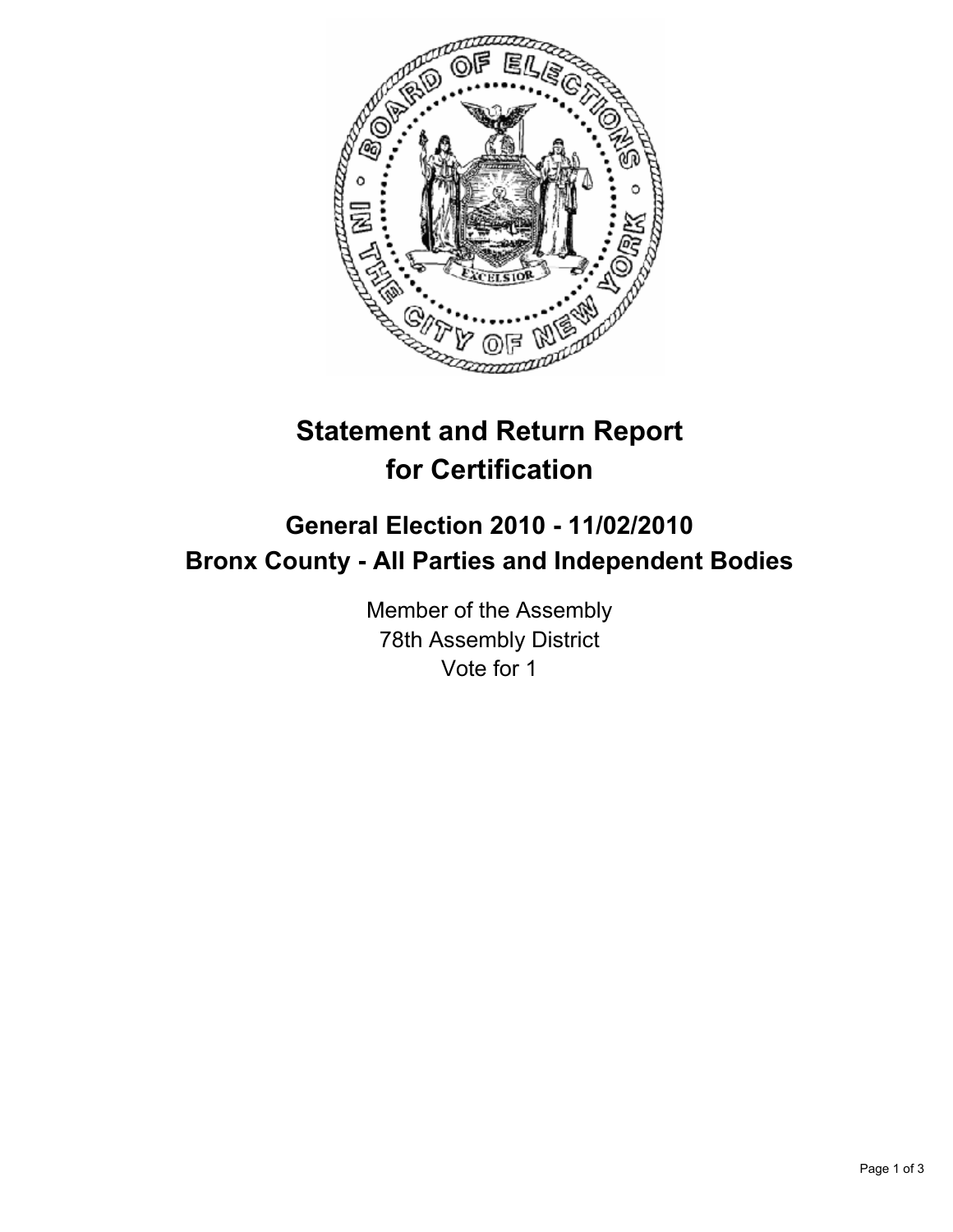

## **Assembly District 78**

| <b>PUBLIC COUNTER</b>             | 10,828 |
|-----------------------------------|--------|
| <b>EMERGENCY</b>                  | 0      |
| ABSENTEE/MILITARY                 | 197    |
| <b>AFFIDAVIT</b>                  | 311    |
| <b>Total Ballots</b>              | 11,390 |
| JOSE RIVERA (DEMOCRATIC)          | 8,611  |
| WILLIAM J SULLIVAN (REPUBLICAN)   | 824    |
| WILLIAM J SULLIVAN (CONSERVATIVE) | 166    |
| JOSE RIVERA (WORKING FAMILIES)    | 578    |
| DAVID VELIZ (WRITE-IN)            | 1      |
| NO NAME (WRITE-IN)                | 7      |
| PERRO MUERTO (WRITE-IN)           | 1      |
| ST ANES PEROZ (WRITE-IN)          | 1      |
| <b>Total Votes</b>                | 10,189 |
| Unrecorded                        | 1,201  |